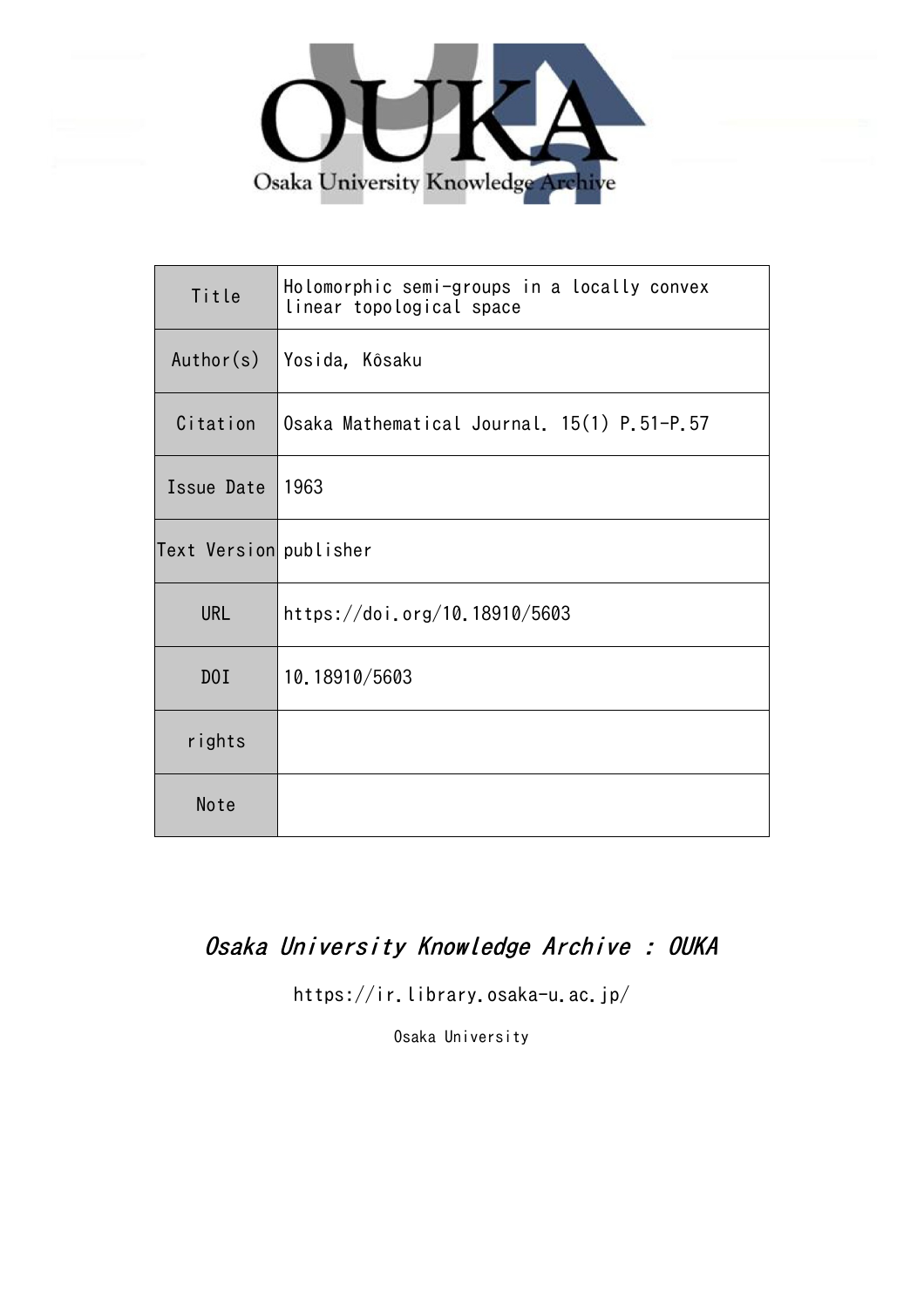Yosida, K. Osaka Math. J. 15 (1963), 51-57.

## **HOLOMORPHIC SEMI-GROUPS IN A LOCALLY CONVEX LINEAR TOPOLOGICAL SPACE**

Dedicated to Professor Kenjiro Shoda on his sixtieth birthday

BY

## KÔSAKU YOSIDA

The purpose of the present note is to show that the analytical theory of holomorphic semi-groups in a Banach space, given in a preceding note<sup>1</sup>). can be extended to locally convex linear topological spaces. The result may thus be applied to the "abstract Cauchy problem" in such spaces.

Let *X* be a *locally convex, sequentially complete linear topological space*, and  $L(X, X)$  be the set of all continuous linear operators defined on *X* into *X*. Let  $T_t \in L(X, X)$ ,  $t \ge 0$ , satisfy the conditions:

- (i)  $T_t T_s = T_{t+s}(t, s \ge 0)$ ,  $T_0 = I$  = the identity operator,
- (ii)  $\lim_{t \to \infty} T_t x = T_{t_0} x$  for all  $t_0 \ge 0$  and  $x \in X$ ,
- *t->to* (iii) *{T<sup>t</sup>*  ${T<sub>t</sub>}$  is *equi-continuous* in  $t \ge 0$  in the sense that, for any continuous semi-norm  $p(x)$  on X, there exists a continuous semi-norm  $q(x)$  on *X* such that  $p(T_t x) \leq q(x)$  for all  $t \geq 0$  and all  $x \in X$ .

Such a system *{T<sup>t</sup> }* is said to constitute an *equi-contituous semi-group of class*  $(C_0)$ . The *infinitesimal generator A* of  $T_t$  is defined by

(iv)  $Ax = (D_t T_t x)_{t=0} = \lim_{h \to 0} t^{-1}(T_t - I)x$ , i.e., the domain  $D(A)$  of A is the set of those  $x \in X$  for which the right hand limit exists, and when  $x \in D(A)$  we have  $Ax = \lim_{t \to 0} t^{-1}(T_t - I)x$ .

As in the case where X is a Banach space and  $\sup_{t \ge 0} ||T_t|| < \infty$ , such A is characterized by the following properties:

(v) A is a closed linear operator with dense domain  $D(A)$ , i.e.,  $D(A)^a$  $=X^{2}$ <sup>2</sup>

<sup>1)</sup> K. Yosida: *On the differentiability of semi-groups of linear operators,* Proc. Japan Acad. 34 (1958), 337-340. Cf. also E. Hille-R. S.Phillips: Functional Analysis and Semi-groups, Providence (1957).

<sup>2)</sup>  $M^a$  denotes the closure of  $M \subseteq X$ .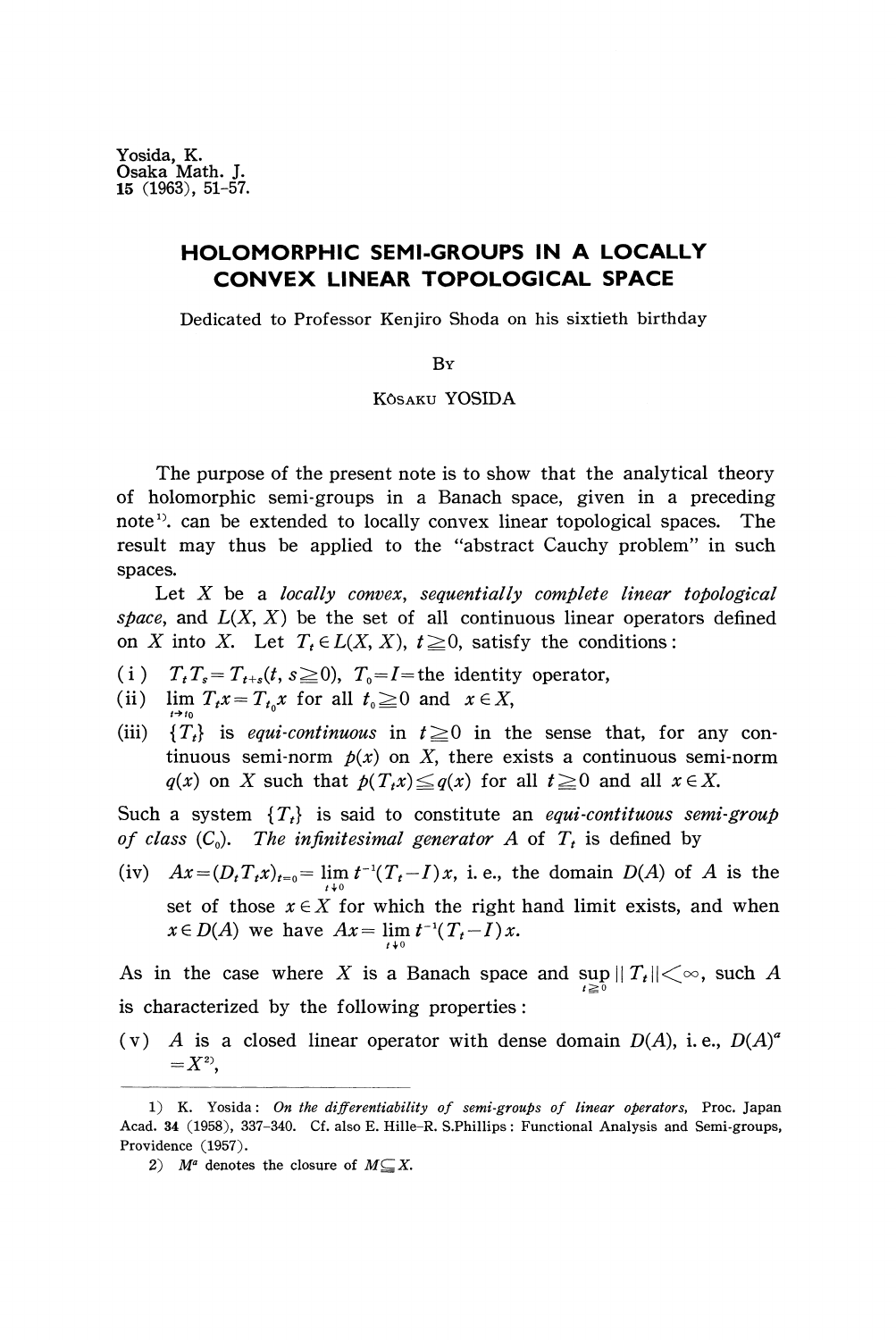## 52 K. YOSIDA

(vi) the resolvent  $R(\lambda; A) = (\lambda I - A)^{-1} \in L(X, X)$  exists for  $Re(\lambda) > 0$  and the system of linear operators  $\{(\lambda R(\lambda ; A))^n\}$  is equi-continuous in  $\lambda \geq 1$  and in  $n = 1, 2, \cdots$ 

Moreover, the resolvent  $R(\lambda; A)$  is obtained from the original group by

(vii) 
$$
(\lambda R(\lambda; A))^n x = \frac{\lambda^n}{(n-1)!} \int_0^\infty e^{-\lambda t} t^{n-1} T_t x dt
$$
 for  $Re(\lambda) > 0$  and  $x \in X$ .

After these preliminaries, we are ready to discuss those semi-groups  $T_t$  which can, as functions of the parameter  $t$ , be continued holomor phically into a sector of the complex plane containing the positive  $t$ -axes.

**Lemma.** Suppose that, for all  $t > 0$ ,  $T_t X \subseteq D(A)$ , Then, for any  $x \in X$ ,  $T_t x$  is infinitely differentiable in  $t > 0$  and we have

$$
(1) \tT_t^{(n)}x=(T'_{t/n})^nx \tfor all t>0,
$$

 $where \ T'_{t} = D_{t}T_{t}, \ T''_{t} = D_{t}T'_{t}, \cdots, T^{(n)}_{t} = D_{t}T^{(n-1)}_{t}$ 

Proof. It  $t > t_0 > 0$ , then  $T'_t x = AT_t x = T_{t-t_0}AT_{t_0}x$  by the commuta tivity of  $A$  and  $T_s$ , which is an easy consequence from (i) and (iv). Thus  $T'_t X \!\!\subseteq\! T_{t-t_0} X \!\!\subseteq\! D(A)$  when  $t \!\!>\!\! 0,$  and so  $T''_t x$  exists for all  $t \!\!>\!\! 0$ and  $x \in X$ . Since A is a closed linear operator, we have  $T''_t x = D_t (AT_t)$  $x = A \cdot \lim_{t \to \infty} n(T_{t+(1/n)} - T_t)x = A(AT_t)x = AT_{t/2}AT_{t/2}x = (T'_{t/2})$ *x.* Repeating  $n \uparrow \infty$ the argument, we obtain (1).

**Theorem.** For an equi-continuous semi-group  $T_t$  of class  $(C_0)$  in a *locally convex, sequentially complete linear topological space X, the following three conditions are mutually equivalent.*

(I) For all  $t>0$ ,  $T_tX\subseteq D(A)$  and there exists a positive constant  $\leq$  **1** such that the family of operators  ${CtT'}$ ,  $n$  is equi-continuous in  $n=1, 2, \cdots$  and  $0 < t \leq 1$ .

(II)  $T_t$  admits a holomorphic extension  $T_\lambda$  given by

$$
(2) \tT_{\lambda}x=\sum_{n=0}^{\infty}(\lambda-t)^{n}T_{t}^{(n)}x/n! \text{ for } |\arg \lambda|<\mathrm{Tan}^{-1}(Ce^{-1}),
$$

*}n such a way that*

(3) the family of operators  $\{e^{-\lambda}T_\lambda\}$  is equi-continuous in  $\lambda$  for  $|\arg \lambda|$  $Tan^{-1}(2^{-1}Ce^{-1}).$ 

**(Ill)** *Let A be the infinitesimal generator of T. Then there exists a* positive constant  $C_1$  such that the family of operators  $\{(C_1 \lambda R(\lambda ; A))^n\}$ *is equi-continuous in n*=1, 2,  $\cdots$  and  $\lambda$  with  $Re(\lambda) \geq 1+\epsilon$ , where  $\epsilon > 0$ .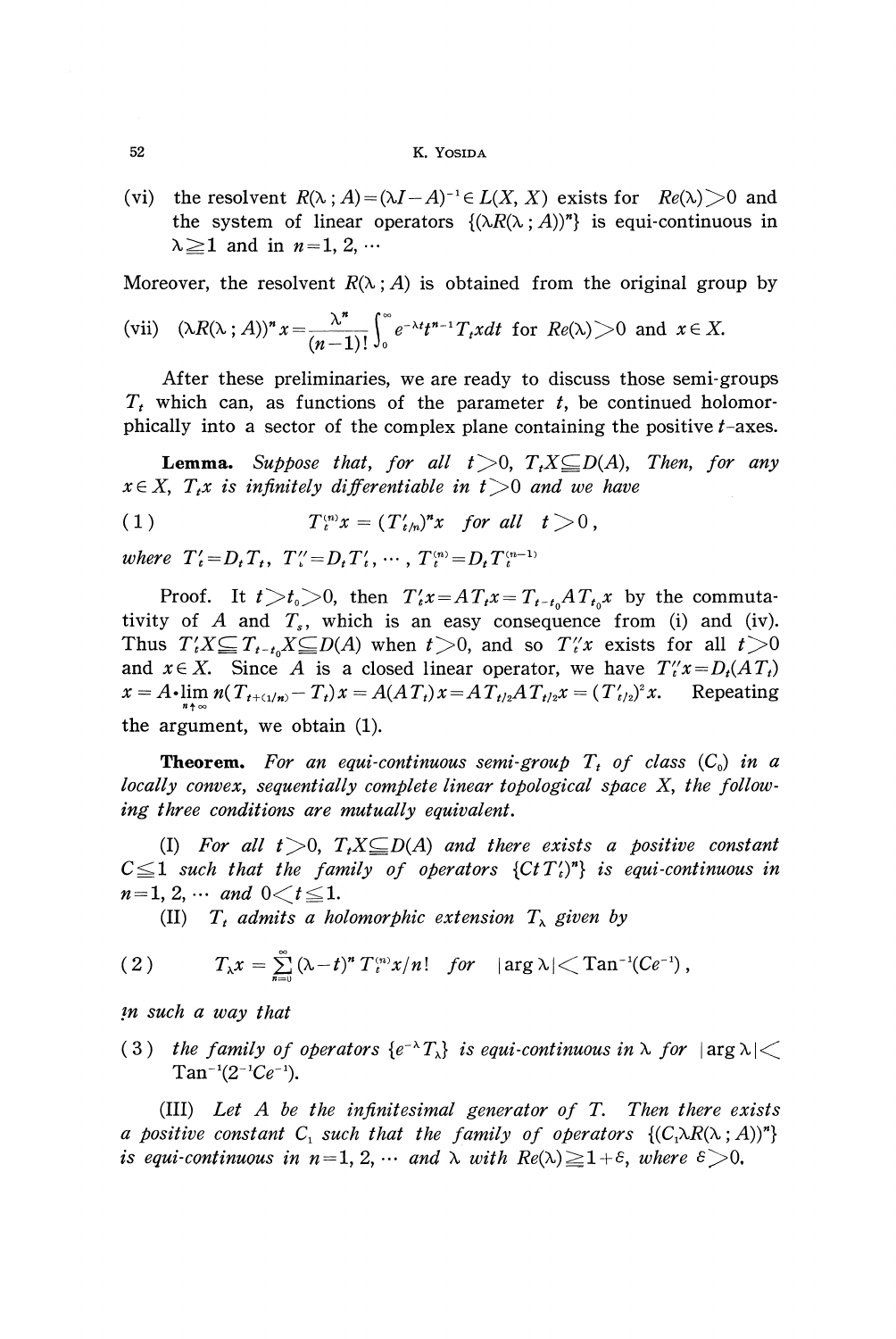HOLOMORPHIC SEMI-GROUPS IN A LOCALLY CONVEX LINEAR TOPOLOGICAL SPACE 53

Proof. *The implication* (I) $\rightarrow$ (II). Let *p* be any continuous seminorm on X. Then, by hypothesis, there exists a continuous semi-norm q on *X* such that  $p((tT'_i)^*x) \le C^{-n}q(x)$  for  $1 \ge t \ge 0$ ,  $n \ge 0$  and  $x \in X$ . Hence, by (1), we obtain, for any  $t > 0$ ,

$$
p((\lambda-t)^n T_t^{(n)} x/n!) \leq \frac{|\lambda-t|^n}{t^n} \frac{n^n}{n!} \frac{1}{C^n} p\left(\left(\frac{t}{n} CT_{t/n}'\right)^n x\right)
$$
  

$$
\leq \left(\frac{|\lambda-t|}{t} C^{-1} e\right)^n q(x), \text{ whenever } 0 < t/n \leq 1.
$$

Thus the right side of (2) surely converges for  $\left|\arg \lambda\right| \right| <$  Tan<sup>-1</sup>(Ce<sup>-1</sup>), and so, by the sequential completeness of X,  $T_{\lambda}x$  is well defined and is holomorphic in  $\lambda$  for  $|\arg \lambda| <$  Tan<sup>-1</sup>(Ce<sup>-1</sup>). Next put  $S_t = e^{-t}T_t$ . Then  $S'_{t} = -e^{-t}T_{t} + e^{-t}T'_{t}$  and so, by  $0 \leq te^{-t} \leq 1$  ( $0 \leq t$ ) and (I), we easily see that  $\{(2^{-1}C tS_i')^n\}$  is equi-continuous in  $t>0$  and  $n\geq 0$ , in virtue of the equi-continuity of  $\{T_t\}$ . The equi-continuous semi-group  $S_t$  of class  $(C_0)$ satisfies the condition that  $S_t X \subseteq D(A-I) = D(A)$ , where  $(A-I)$  is the infinitesimal generator of *S<sup>t</sup> .* Therefore, by the same reasoning as applied to  $T_t$  above, we can prove that the holomorphic extension  $e^{-\lambda}T$ of  $S_t = e^{-t}T_t$  satisfies the estimate (3).

By the way, we can prove the following

**Corollary** (due to E. Hille). If, in particular, X is a complex B- $\emph{space and} \ \ \overline{\lim} \, ||t \, T'_{t}|| \triangleleft e^{- \, , \, t} \ \emph{then} \ \ X \! = \! D(A).$ 

Proof. For a fixed  $t > 0$ , we have  $\overline{\lim}_{n \to \infty} ||(t/n) T'_{t/n}|| \leq e^{-1}$ , and so the series

$$
\sum_{n=0}^{\infty} (\lambda - t)^n T_t x/n! = \sum \frac{(\lambda - t)^n}{t^n} \frac{n^n}{n!} \left(\frac{t}{n} T'_{t/n}\right)^n x
$$

converge in some circle

$$
\{\lambda\,;\,|\lambda-t|\,/t\,{<}\,1\,{+}\,\delta\quad\text{with a}\quad\delta\,{>}\,0\}
$$

of the complex  $\lambda$ -plane. This circle surely contains  $\lambda = 0$  in its interior.

*The implication* (II) $\rightarrow$ (III). We have, by (vii),

(4) 
$$
(\lambda R(\lambda \,;\,A))^n x = \frac{\lambda^{n+1}}{n!} \int_0^\infty e^{-\lambda t} t^n T_t x dt \quad \text{for} \quad Re(\lambda) > 0 \,, \qquad x \in X \,.
$$

Hence

$$
((\sigma+1+i\tau)R(\sigma+1+i\tau;A))^{n+1}x=\frac{(\sigma+1+i\tau)^{n+1}}{n!}\int_0^\infty e^{-(\sigma+i\tau)t}t^nS_t xdt\,,\qquad \sigma>0\,,
$$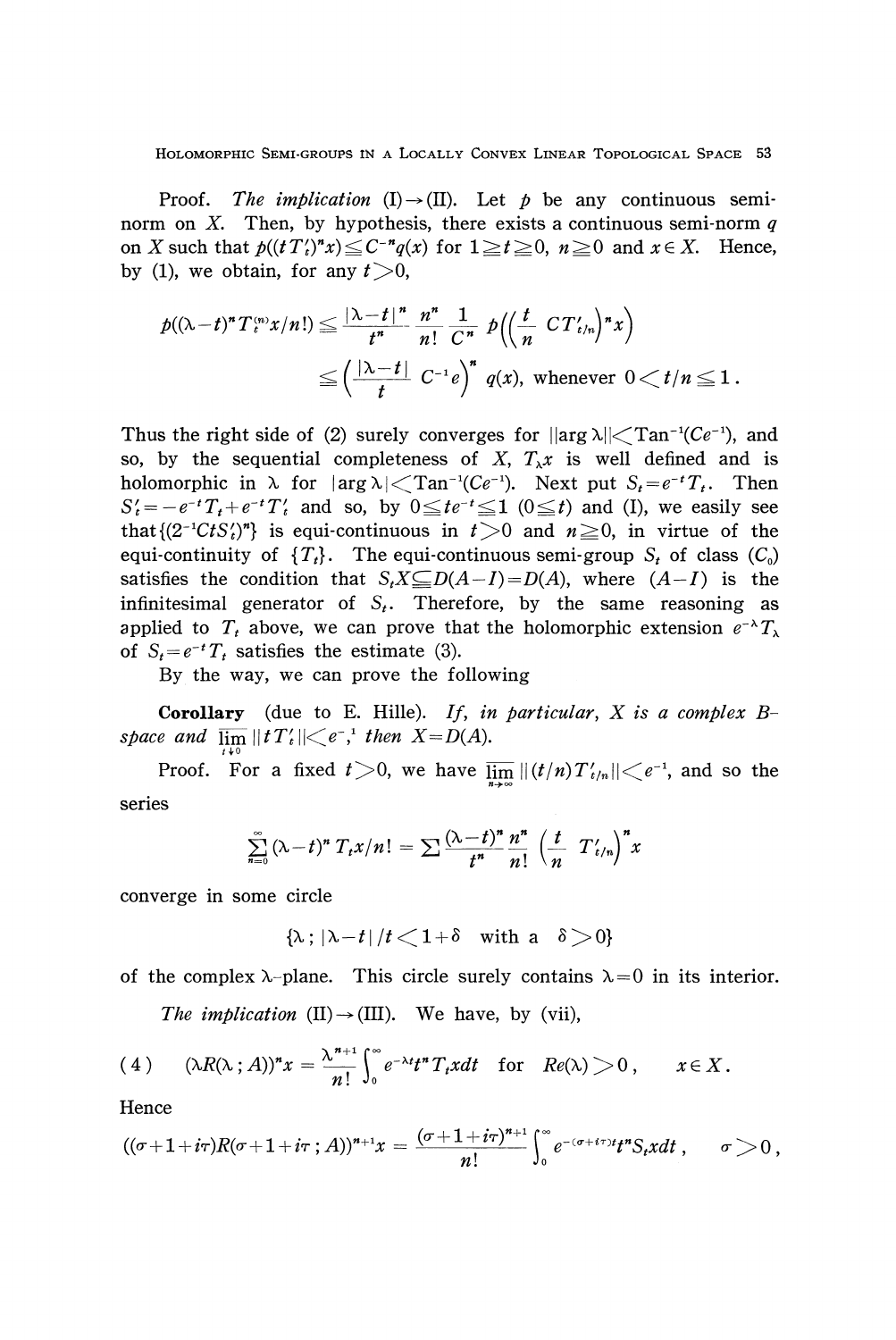Let  $\tau$ <0. Since the integrand is holomorphic, we can deform, by the estimate (3) and Cauchy's integral theorem, the path of integration:  $0 \le t < \infty$  to the ray:  $re^{i\theta}$  ( $0 \le r < \infty$ ) contained in the sector Tan<sup>-1</sup>(2<sup>-</sup>Ce<sup>-1</sup>) of the complex  $\lambda$ -plane. We thus obtain

$$
((\sigma+1+i\tau)R(\sigma+1+i\tau;A))^{n+1}x=\frac{(\sigma+1+i\tau)^{n+1}}{n!}\times\\\int_{0}^{\infty}e^{-(\sigma+i\tau)^{ref\theta}}r^{n}e^{in\theta}S_{re^{i\theta}}x e^{i\theta}dr,
$$

and so, by (3),

$$
\begin{aligned} &p((\sigma+1+i\tau)R(\sigma+1+i\tau;A))^{n+1}x)\\ &\leq \frac{|\left(\sigma+1+i\tau\right)|^{n+1}}{n!}\int_{0}^{\infty}e^{(-\sigma\cos\theta+\tau\sin\theta)^{r}}r^{n}p(S_{re}i\theta)\,dr\\ &\leq q'(x)\,\frac{|\sigma+1+i\tau|^{n+1}}{|\tau\sin\theta-\sigma\cos\theta|^{n+1}}, \end{aligned}
$$

where  $q'$  is a continuous semi-norm on X. A similar estimate is obtained for the case  $\tau > 0$  also. Hence, combined with (vi), we have proved (III).

The implication (III) $\rightarrow$ (I). For any continuous semi-norm *p* on *X*, there exists a continuous semi-norm *q* on *X* such that

$$
p((C_1 \lambda R(\lambda : A))^n x) \leq q(x)
$$
 whenever  $Re(\lambda) \geq 1 + \varepsilon$ ,  $\varepsilon > 0$  and  $n \geq 0$ .

Hence, if  $Re(\lambda_0) \geq 1+\varepsilon$ , we have

$$
p(((\lambda - \lambda_{0})R(\lambda_{0} : A))^{n} x) \leq \frac{|\lambda - \lambda_{0}|^{n}}{(C_{1}|\lambda_{0}|)^{n}} q(x) \qquad (n = 0, 1, 2, \cdots).
$$

Thus, if  $|\lambda - \lambda_0|/C_1|\lambda_0| \leq 1$ , the resolvent  $R(\lambda; A)$  exists and is given by  $iR(\lambda : A)x = \sum_{n=0}^{\infty} (\lambda_0 - \lambda)^n R(\lambda_0 : A)^{n+1}x$  such that

$$
p(R(\lambda \; ; \; A)x) \leq (1 - C_1^{-1} |\lambda_0|^{-1} |\lambda - \lambda_0|)^{-1} q(R(\lambda_0 \; ; A)x).
$$

Therefore, by (III) there exists an angle  $\theta$ <sup>0</sup> with  $\pi/2 \leq \theta$ <sub>0</sub> $<$   $\pi$  such that  $R(\lambda ; A)$  exists and satisfies the estimate

(5) 
$$
p(R(\lambda \ ; \ A)x) \leq \frac{1}{|\lambda|} q'(x)
$$

with a continuous semi-norm  $q'$  on  $X$  in the sectors  $\pi/2{\leq}\arg\lambda{\leq}\theta_\text{o}$  and  $-\theta$ <sub>0</sub> $\le$  arg  $\lambda$   $\le$   $-\pi/2$  and also for  $Re(\lambda)$   $\geq$  0, when  $|\lambda|$  is sufficiently large. Hence the integral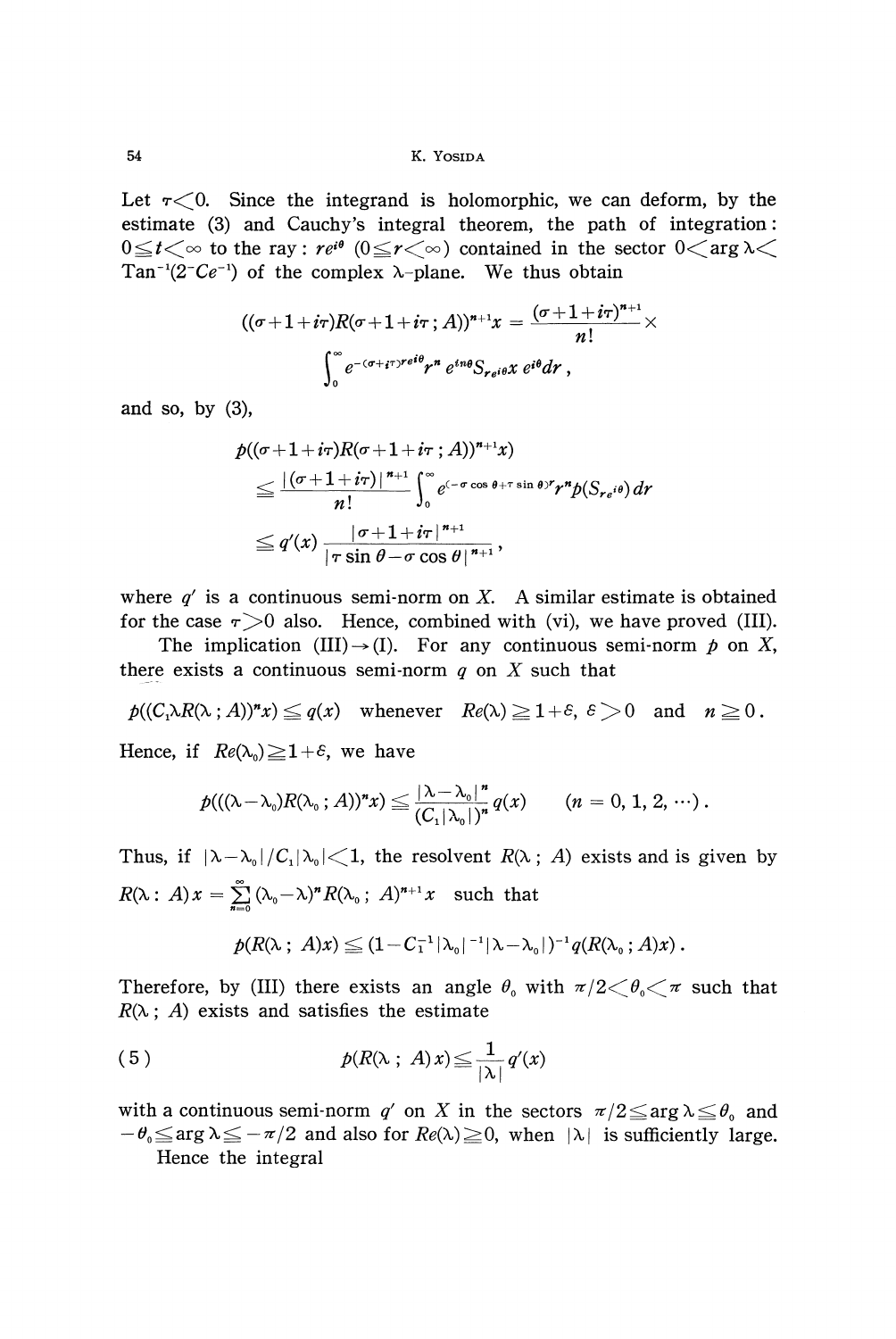HOLOMORPHIC SEMI-GROUPS IN A LOCALLY CONVEX LINEAR TOPOLOGICAL SPACE 55

(6) 
$$
\hat{T}_t x = (2\pi i)^{-1} \int_{C_2} e^{\lambda t} R(\lambda; A) x d\lambda \qquad (t > 0, \ x \in X)
$$

converges if we take the path of integration  $C_2 = \lambda(\sigma)$ ,  $-\infty < \sigma < \infty$ , in such a way that  $\lim_{|\sigma| \to \infty} |\lambda(\sigma)| = \infty$  and, for some  $\epsilon > 0$ ,

$$
\pi/2 + \varepsilon \le \arg \lambda(\sigma) \le \theta_0 \quad \text{and} \quad -\theta_0 \le \arg \lambda(\sigma) \le -\pi/2 - \varepsilon
$$

when  $\sigma \uparrow +\infty$  and  $\sigma \downarrow -\infty$ , respectively; for not large  $|\sigma|$ ,  $\lambda(\sigma)$  lies in the right half plane of the complex  $\lambda$ -plane.

We shall show that  $\hat{T}_t$  coincides with the semi-group  $T_t$  itself<sup>3</sup>. We first show that  $\lim_{x \to \infty} \hat{T}_t x = x$  for all  $x \in D(A)$ . Let  $x_0$  be any element  $\in$  *D(A)*, and choose any complex number  $\lambda_0$  to the right of the contour  $C_2$  of integration, and denote  $(\lambda_0 I - A)x_0 = y_0$ . Then, by the resolvent equation,

$$
\hat{T}_t x_0 = \hat{T}_t R(\lambda_0; A) y_0 = (2\pi i)^{-1} \int_{C_2} e^{\lambda t} R(\lambda; A) R(\lambda_0; A) y_0 d\lambda
$$
  
=  $(2\pi i)^{-1} \int_{C_2} e^{\lambda t} (\lambda_0 - \lambda)^{-1} R(\lambda; A) y_0 d\lambda$   
 $- (2\pi i)^{-1} \int_{C_2} e^{\lambda t} (\lambda_0 - \lambda)^{-1} R(\lambda_0; A) y_0 d\lambda.$ 

The second integral on the right is equal to zero, as may be seen by shifting the path of integration to the left. Hence

$$
\hat{T}_t x_0 = (2\pi i)^{-1} \int_{C_2} e^{\lambda t} (\lambda_0 - \lambda)^{-1} R(\lambda \; ; \; A) \, y_0 \, d\lambda, \quad y_0 = (\lambda_0 I - A) \, x_0 \, .
$$

Because of the estimate (5), the passage to the limit  $t \downarrow 0$  under the integral sign is justified, and so

$$
\lim_{t\to 0} \hat{T}_t x_0 = (2\pi i)^{-1} \int_{C_2} (\lambda_0 - \lambda)^{-1} R(\lambda \; ; \; A) \, y_0 \, d\lambda, \quad y_0 = (\lambda_0 I - A) x_0 \, .
$$

To evaluate the right hand integral, we make a closed contour out of the original path of integration  $C<sub>2</sub>$  by adjointing the arc of the circle  $|\lambda| = r$  which is to the right of the path  $C_2$ , and throwing away that portion of the original path  $C_2$  which lies outside the circle  $|\lambda| = r$ . The value of the integral along the new arc and the discarded arc tends to zero as  $r \downarrow \infty$ , in virtue of (5). Hence the value of the integral is equal to the residue inside the new closed contour, that is, the value

<sup>3)</sup> Adapted from P. D. Lax and A. N. Milgram: *Parabolic equations,* Contributions to the Theory of Partial Differential Equations, Princeton (1954).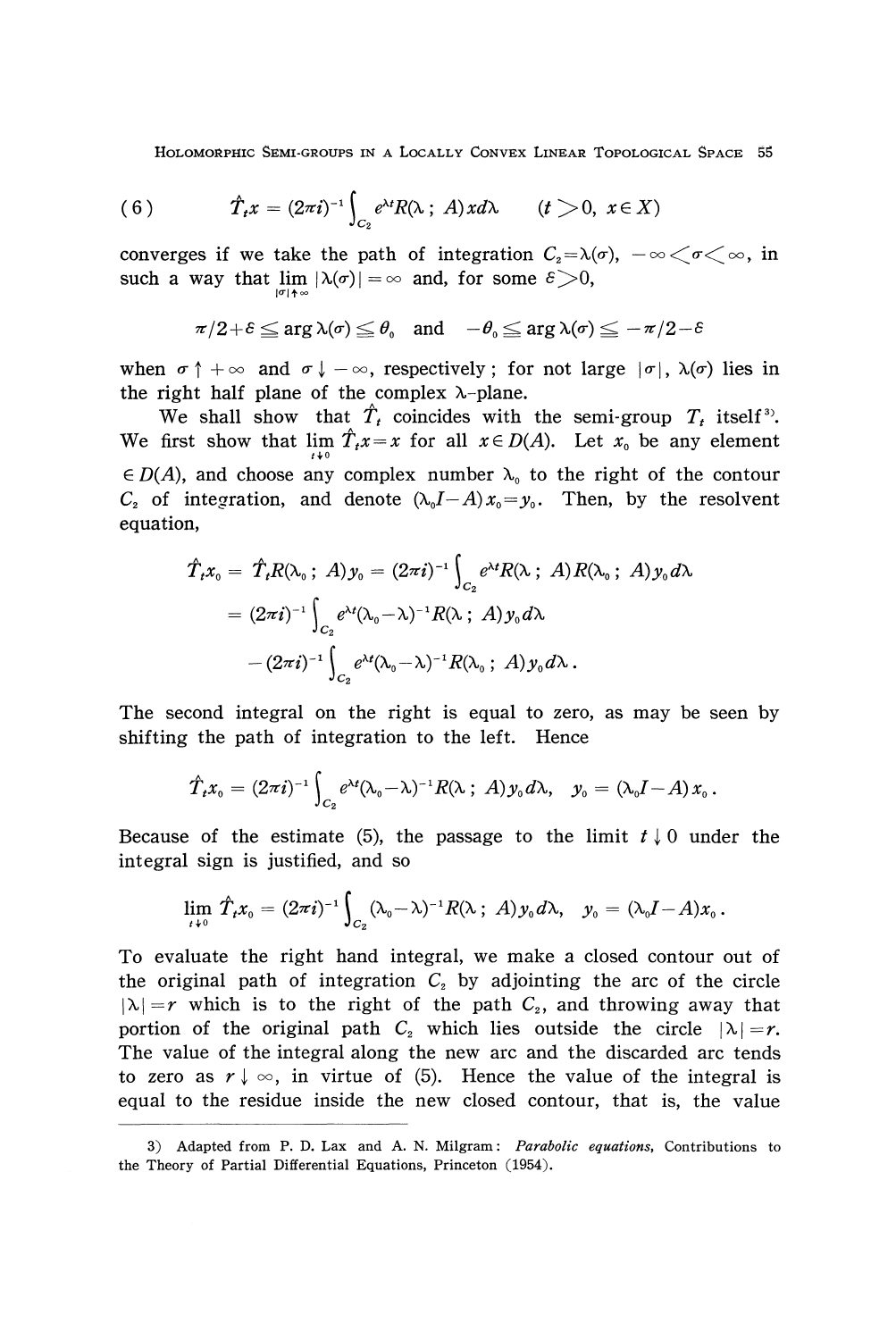$R(\lambda_0; A)y_0 = x_0$ . We have thus proved lim  $\hat{T}_t x_0 = x_0$  when  $x_0 \in D(A)$ .

We next show that  $\hat{T}'x = A\hat{T}_t x$  for  $t > 0$  and  $x \in X$ . We have  $R(\lambda; A)X=D(A)$  and  $AR(\lambda; A)=\lambda R(\lambda; A)-I$ , so that, by the convergence factor *e λt z*, the integral  $(2\pi i)^{-1} \int e^{\lambda t} A R(\lambda; A) x d\lambda$  has a sense. This  $\frac{1}{2}$ integral is equal to  $A_I_t x$ , as may be seen by approximating the integral<br>(6) by Diamana aum and using the fact that A is alsoed; lim use and (6) by Riemann sum and using the fact that *A* is *closed*:  $\lim x_n = x$  and  $\lim Ax_n = y$  imply  $x \in D(A)$  and  $Ax = y$ . Therefore

$$
A\hat{T}_t x = (2\pi i)^{-1} \int_{C_2} e^{\lambda t} AR(\lambda \, ; \, A) \, x \, d\lambda, \quad t > 0 \, .
$$

On the other hand, by differentiating (6) under the integral sign, we obtain

(8) 
$$
\hat{T}'_t x = (2\pi i)^{-1} \int_{C_2} e^{\lambda t} \lambda R(\lambda \, ; \, A) x d\lambda, \quad t > 0.
$$

In fact, the difference of these two integrals is  $(2\pi i)^{-1} \begin{cases} e^{\lambda t}x d\lambda, \end{cases}$  and the *Jc2* value of the last integral is zero, as may be seen by shifting the path of integration to the left.

Thus we have proved that  $\hat{x}(t) = T_t x_0$ ,  $x_0 \in D(A)$ , satisfies i)  $\lim_{t \to 0} \hat{x}(t)$  $= x_0$ , ii)  $d\hat{x}(t)/dt = A\hat{x}(t)$  for  $t > 0$ , and iii)  $\{\hat{x}(t)\}\$ is bounded when  $t \uparrow \infty$ , as may be seen from (6). On the other hand, since  $x_0 \in D(A)$  and since  ${T_t}$  is equi-continuous in  $t \ge 0$ , we see that  $x(t) = T_t x_0$  also satisfies  $\lim_{t \to t_0} x(t) = x_0$ ,  $dx(t)/dt = Ax(t)$  for  $t \ge 0$ , and  $\{x(t)\}\$ is bounded when  $t \ge 0$ . Let us put  $\hat{x}(t) - x(t) = y(t)$ . Then  $\lim_{t \to 0} y(t) = 0$ ,  $dy(t)/dt = Ay(t)$  for t and  $\{y(t)\}\$ is bounded when  $t \uparrow \infty$ . Hence we may consider the Laplace transform

$$
L(\lambda \; ; \; y) = \int_0^\infty e^{-\lambda t} y(t) dt, \quad Re(\lambda) > 0.
$$

We have

$$
\int_{a}^{b} e^{-\lambda t} y'(t) = \int_{a}^{b} e^{-\lambda t} A y(t) dt = A \int_{a}^{b} e^{-\lambda t} y(t) dt, \quad 0 \le \alpha < \beta < \infty,
$$

by approximating the integral by Riemann sum and using the fact that *A* is closed. By partial integration, we obtain

$$
\int_{\alpha}^{\beta} e^{-\lambda t} y'(t) dt = e^{-\lambda \beta} y(\beta) - e^{-\lambda \alpha} y(\alpha) + \lambda \int_{\alpha}^{\beta} e^{-\lambda t} y(t) dt
$$

which tends to  $\lambda L(\lambda; y)$  as  $\alpha \downarrow 0$ ,  $\beta \uparrow \infty$ . For,  $y(0) = 0$  and  $\{y(\beta)\}\)$  is bounded as  $\beta \uparrow \infty$ . Thus again, by using the closure property of  $A$ , we